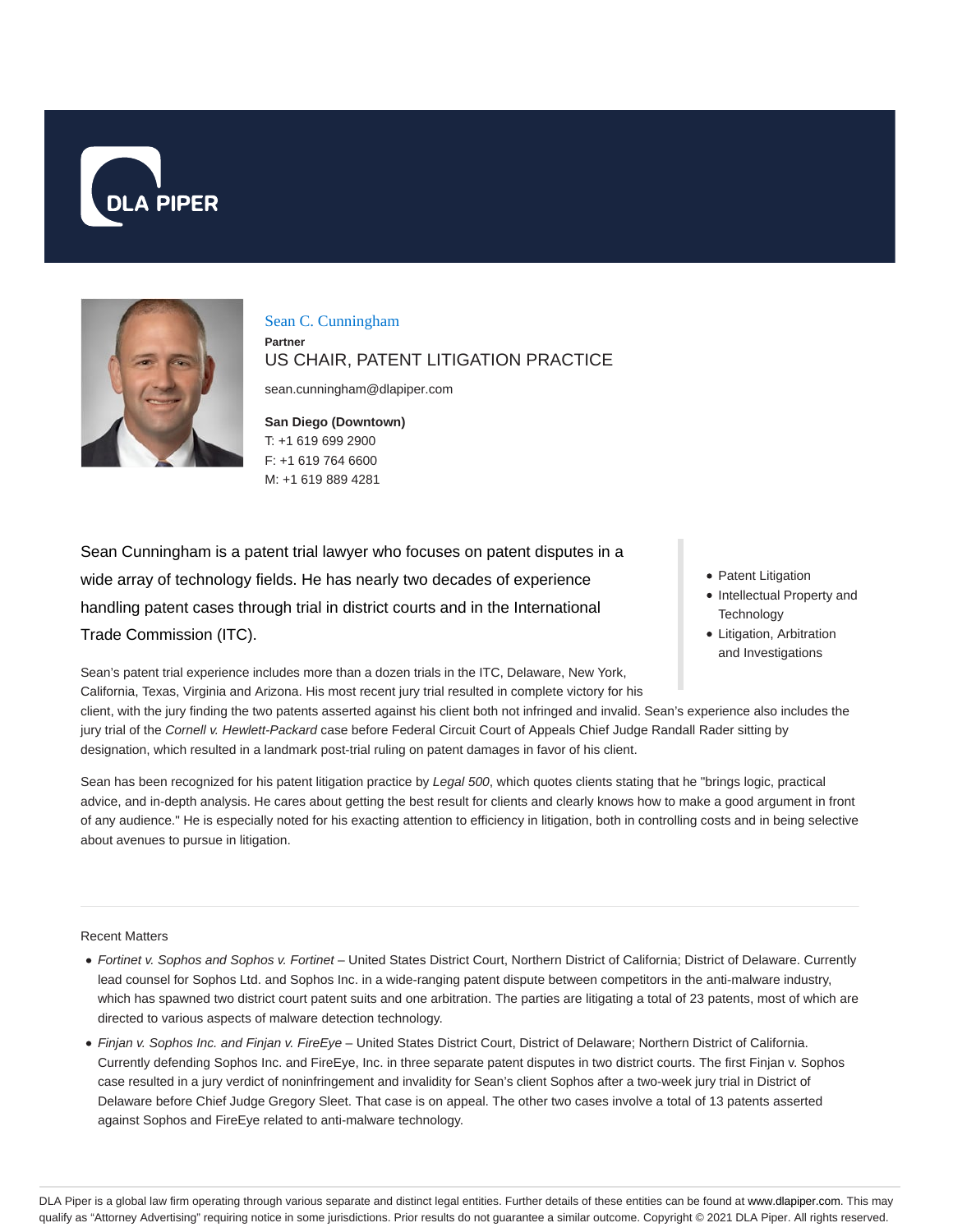- Overland Storage v. IBM, Dell, BDT, et al. United States International Trade Commission; Southern District of California. Currently lead counsel for Overland Storage, Inc. in a patent offensive against IBM, Dell, BDT and others in the ITC and district court in San Diego on two patents related to digital storage technology. Sean first-chaired an ITC trial in 2011, resulting in a settlement by IBM and Dell before the Initial Determination issued. The district court litigation against the remaining defendants is stayed pending the resolution of an inter partes review of one of the patents.
- Cornell v. Hewlett-Packard United States District Court, Northern District of New York. Represented HP in a litigation filed by Cornell University involving a patent related to instruction issuance in superscalar processors. The case was tried to a jury in May 2008, resulting in a finding of infringement and validity, but no willful infringement. On post-trial motions, Federal Circuit Chief Judge Randall Rader (sitting by designation as the trial judge) issued a landmark ruling in HP's favor (609 F.Supp.2d 279), reducing the verdict by two-thirds and clarifying the law on patent damages and the Entire Market Value Rule.
- Hewlett-Packard v. Acer Computer United States International Trade Commission; Western District of Wisconsin; Eastern District of Texas. Represented HP in a multi-jurisdictional patent enforcement effort involving five US lawsuits in three venues and a total of 26 patents (15 asserted by HP; 11 by Acer). Sean tried the first of two lawsuits in the ITC, and the litigation settled while the ITC's decision was pending. By the time of the settlement, HP had successfully disposed of four of the 11 asserted Acer patents.
- Motorola Mobility v. Research in Motion United States District Court, Northern District of Texas; International Trade Commission; United Kingdom. Obtained a settlement on behalf of Motorola in a patent offensive against Research in Motion (RIM). The offensive involved a 27-patent case in the Northern District of Texas (Dallas) (17 Motorola patents and 10 RIM patents), three separate lawsuits in the UK involving a total of five UK patents, and an ITC investigation. One UK case went to trial in the first quarter of 2010, and the second was scheduled to begin trial in June 2010. On the eve of the second UK trial, the parties reached a global settlement. The patents asserted by Motorola involved system-level technologies implemented by wireless handheld devices and various features of the handheld devices themselves.
- Hewlett-Packard Company v. Gateway & eMachines United States International Trade Commission; Southern District of California; Eastern District of Texas; Southern District of Texas. Managed multi-jurisdictional patent offensive against Gateway involving 34 patents (23 HP patents and 11 Gateway patents) in four different lawsuits. The first ITC trial resulted in a finding of infringement against Gateway on two HP patents, while the second ITC trial resulted in a finding of invalidity and inequitable conduct on a single Gateway patent. Following those trials, the litigation settled.
- Broadcom v. Qualcomm United States District Court, Central District of California; International Trade Commission. Managed the defense of multiple patent suits involving cellular technology, primarily in the ITC and the Central District of California. A month-long jury trial of three Broadcom patents in the Central District resulted in a finding of infringement on some but not all asserted claims.
- Agilent Technologies v. Micromuse United States District Court, Southern District of New York. Managed multi-patent offensive on behalf of Agilent Technologies against Micromuse in two lawsuits in the Southern District of New York involving service assurance software products. The suits were settled during discovery.
- Plasma Physics v. Agilent Technologies, et al. United States District Court, Eastern District of New York. Represented Agilent in a multi-party patent suit involving semiconductor manufacturing processes in the Eastern District of New York. The case settled during a jury trial in Central Islip, New York.

# CREDENTIALS

# Admissions

California

# **Recognitions**

- The Legal 500 United States
	- 2021 Recommended, Patent Litigation: Full Coverage
	- 2021 Recommended, Patents: Litigation (International Trade Commission)
	- 2017-20 Recommended, Patents: Litigation (International Trade Commission)
	- 2019-20 Recommended, Patent Litigation: Full Coverage

# **Education**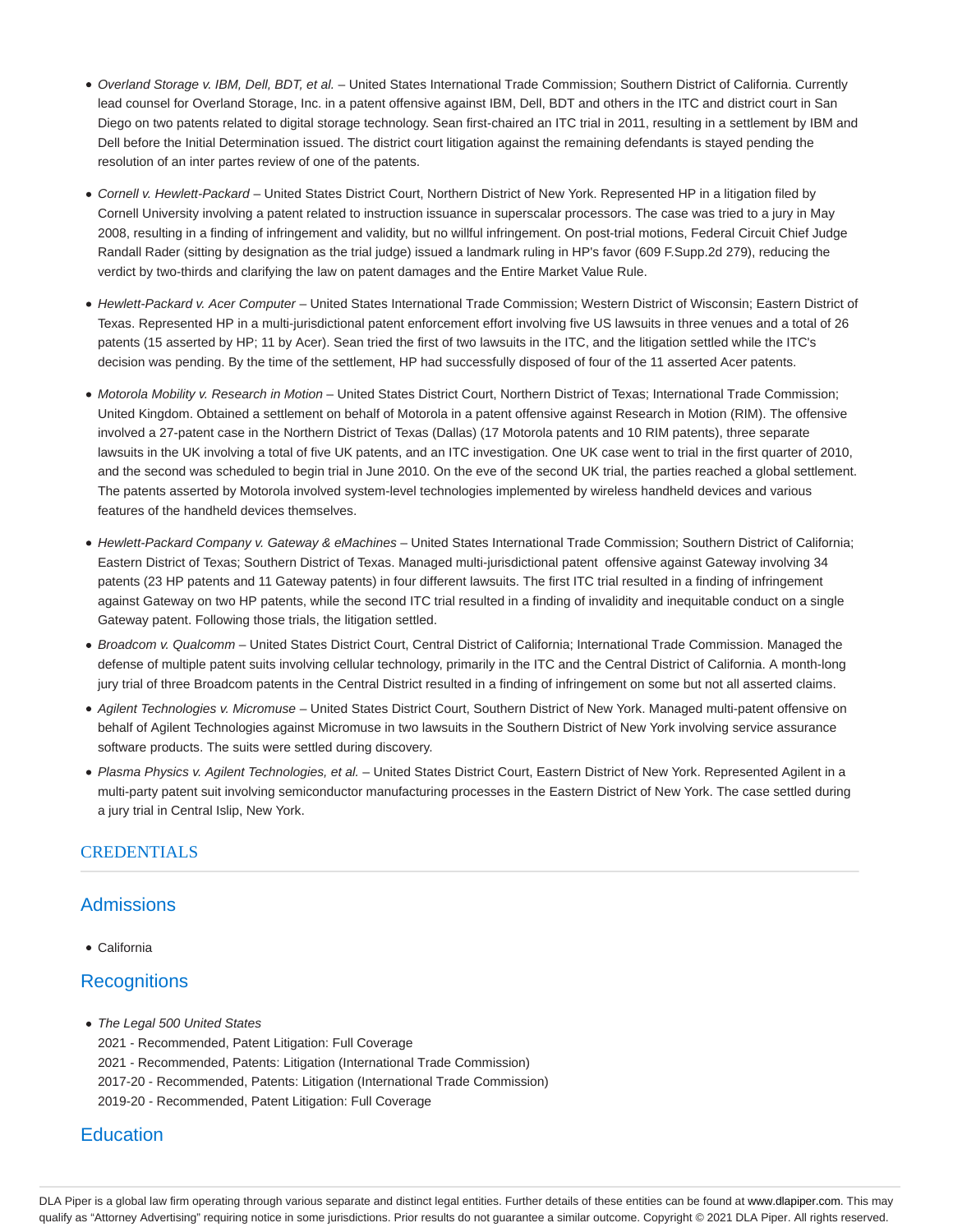- J.D., University of Kansas School of Law 1994 Order of the Coif Editor, Kansas Law Review
- B.A., English, University of Kansas 1991 Phi Beta Kappa

# **Courts**

- All California state courts
- United States Court of Appeals for the Federal Circuit
- United States Court of Appeals for the Ninth Circuit
- United States District Court for the Central District of California
- United States District Court for the Northern District of California
- United States District Court for the Southern District of California

# **Memberships**

- Federal Circuit Bar Association
- American Intellectual Property Law Association
- Intellectual Property Section, California Bar Association

# INSIGHTS

# **Publications**

- Author, "Perfect Model? How the US Federal Circuit Advisory Council's New Model Order Might Help to Reduce the Spiraling Costs of Patent Litigation," Intellectual Property Magazine (October 2013)
- Author, "A New Breed of Damages Trial," DLA Piper Intellectual Property and Technology News (March 2012)
- Author, "Filing and Defending Patents in Different Jurisdictions," Intellectual Property Management Handbook of Best Practices (Centre for the Management of Intellectual Property in Health and Research Development, March 2007)

# **Events**

- Panel Moderator, "Where the Law Stands on Proving Domestic Industry," American Conference Institute 6th Expert Forum on ITC Litigation & Enforcement (February 2014)
- Participant, Federal Circuit Advisory Council Committee on Focusing Patent Litigation, which created "A Model Order Limiting Excess Patent Claims and Prior Art," (July 2013)
- Panel Moderator, "Corporate Approaches to ITC Litigation In-House Counsel Views on the Costs and Benefits of Pursuing a Section 337 Investigation," American Conference Institute 4th Expert Forum on ITC Litigation & Enforcement (February 2012)
- Presenter, "Focus on Asia Confronting the Unique Challenges Posed by ITC Litigation with Foreign Parties," American Conference Institute 3rd Expert Forum on ITC Litigation & Enforcement (February 2011)
- Presenter, "Master Class on Enforcement of ITC Exclusion Orders," American Conference Institute 2nd Expert Forum on ITC Litigation & Enforcement (February 2010)
- Presenter, "Advanced Use of Graphics at Jury Trials—and Well Beforehand," Chicago Bar Association Seminar on Patent Litigation (January 2005)

# **NEWS**